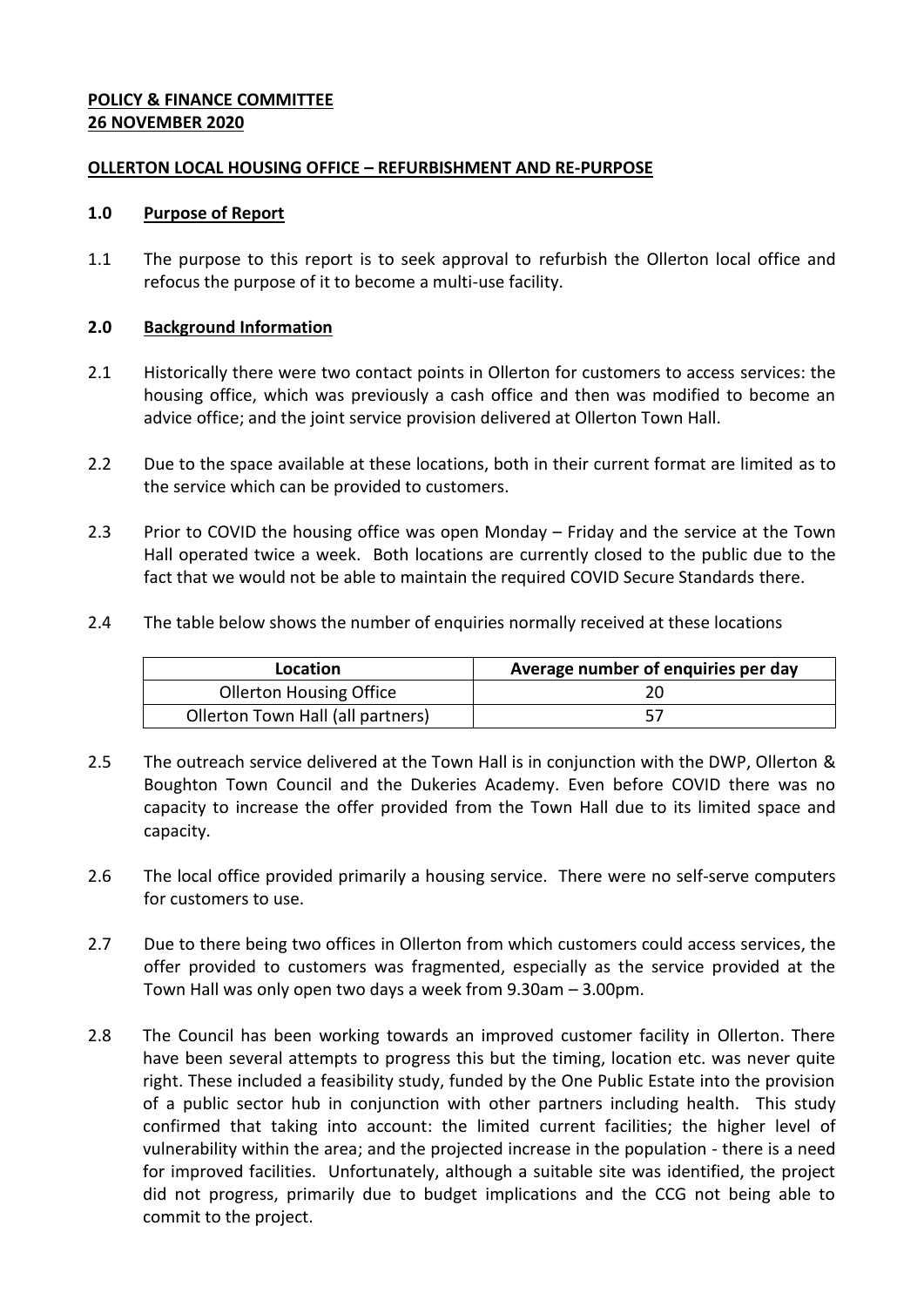- 2.9 A number of other locations were considered but unfortunately were not suitable for the service required.
- 2.10 A project is currently being undertaken regarding the regeneration of Ollerton Town Centre, which could result in a provision of a customer hub. However, it is likely to be some time before this would become operational and improved customer facilities are needed in the short term.
- 2.11 There are limited locations within the Sherwood area for staff to use as drop-in locations e.g. to access the network, printing or welfare facilities. Housing staff have historically used the local office or community centres.
- 2.12 In the latest State of the District Report, the total number of people claiming Universal Credit in the Mansfield and Newark area (Ollerton is covered by Mansfield DWP) increased from 10,477 to 19,338, an 85% increase. The figure for total number of 'Universal Credit claims started' shows a more dramatic increase – for the year up to July 2020 - it is 472% in Mansfield and 428% in the Newark area
- 2.13 There are concerns regarding projected unemployment rates for the district due to the effects of the pandemic and the impact this could have on both the residents and the economy of the area. The Council needs to be in a position to deal with the potential increased demand for its services in Sherwood and currently there is no adequate location where residents can readily access its services in person.

### **3.0 Proposals**

- 3.1 As mentioned earlier in the report it is not possible, with the current layouts, to make either the Town Hall or the neighbourhood office COVID secure. This means that we cannot deliver a customer facing service from these locations.
- 3.2 Following the return of the housing management service back to the Council it is preferable that all council services are delivered in one location in order to simplify the journey for the customer. The current fragmented service does not enable this.
- 3.3 COVID has impacted how we all work and the Council has a much more agile workforce. It would assist many staff to have a touch down point in the Sherwood area to enable them to meet customers, print and scan documents and access welfare facilities.
- 3.4 An improved and modernised facility would provide these facilities.
- 3.5 The local office is in need of refurbishment to its décor and layout. Research shows that customer behaviour is impacted by their surroundings and this has been proven at Castle House. A modern light environment is much more welcoming and encourages better behaviour.
- 3.6 The proposal is to refurbish the neighbourhood office, transforming it into a welcoming environment for customers and officers and for use as a drop-in facility.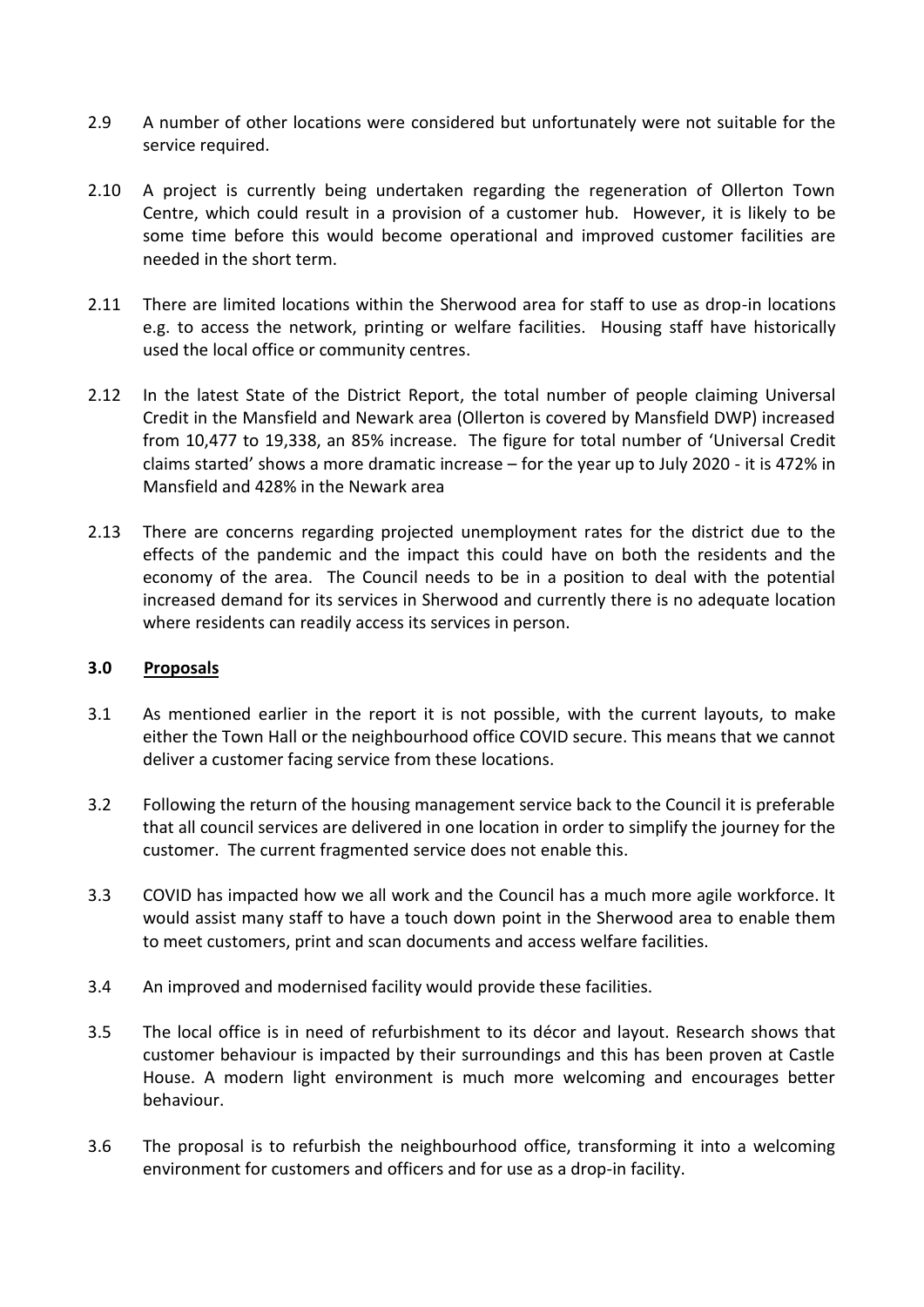- 3.7 The service delivered at the refurbished office would be Monday Friday and delivered by customer services. Currently only housing enquires are dealt with at the neighbourhood office and the rest of the Council enquiries are dealt with two days per week from the Town Hall. The refurbished neighbourhood office would provide a location for the realigned customer services team to deliver all Council services from.
- 3.8 The refurbished office would have a digital area, enabling customers to self-serve. This will support the Council's digital agenda.
- 3.9 If this refurbishment proposal is approved then discussions will commence with the DWP regarding the possibility of them providing a more regular service. However, the DWP have always made it clear that they will not be in a position to deliver a full service from Ollerton and the offer they provide is based around supporting claimants with job searches and readiness for work.
- 3.10 Discussions would also take place with other potential partners regarding the possibility of delivering services from this location. However space at this location is limited and will need to be considered when discussing options with potential partners.
- 3.11 It is recognised that this refurbishment would be seen as an interim solution whilst the regeneration of the Ollerton Town Centre and the development of a public sector hub come to fruition. The medium term plan for the site is for it to be converted to social housing.
- 3.12 Full and detailed quotes are currently being obtained for this work through Asset Management. It is proposed that approval is sought from Policy & Finance Committee for a budget be added to the Capital Programme of £50,000, based on current estimates.
- 3.13 Currently, our partners do not contribute to the running costs of the Ollerton Outreach Service. Initially the service operated one day per week and Ollerton & Boughton Town Council provided the accommodation for free. When the service increased to twice a week it was agreed to pay them £2500 per annum rent to cover the loss of rental income from other organisations using the location.
- 3.14 If the above proposal is supported, then the Council would no longer need to deliver a service from the Town Hall as enquiries would transfer to the neighbourhood office. Discussions are ongoing with the DWP regarding their provision and should the refurbishment go ahead then they would be offered the option to deliver a service from the local office.

### **4.0 Equalities Implications**

4.1 The revised layout of the refurbished building will ensure that it is fully accessible to all customers to ensure that there are no adverse impacts upon persons with protected characteristics. Re-opening the neighbourhood office will make accessing the Council's services easier for persons with protected characteristics in the Sherwood area of the District.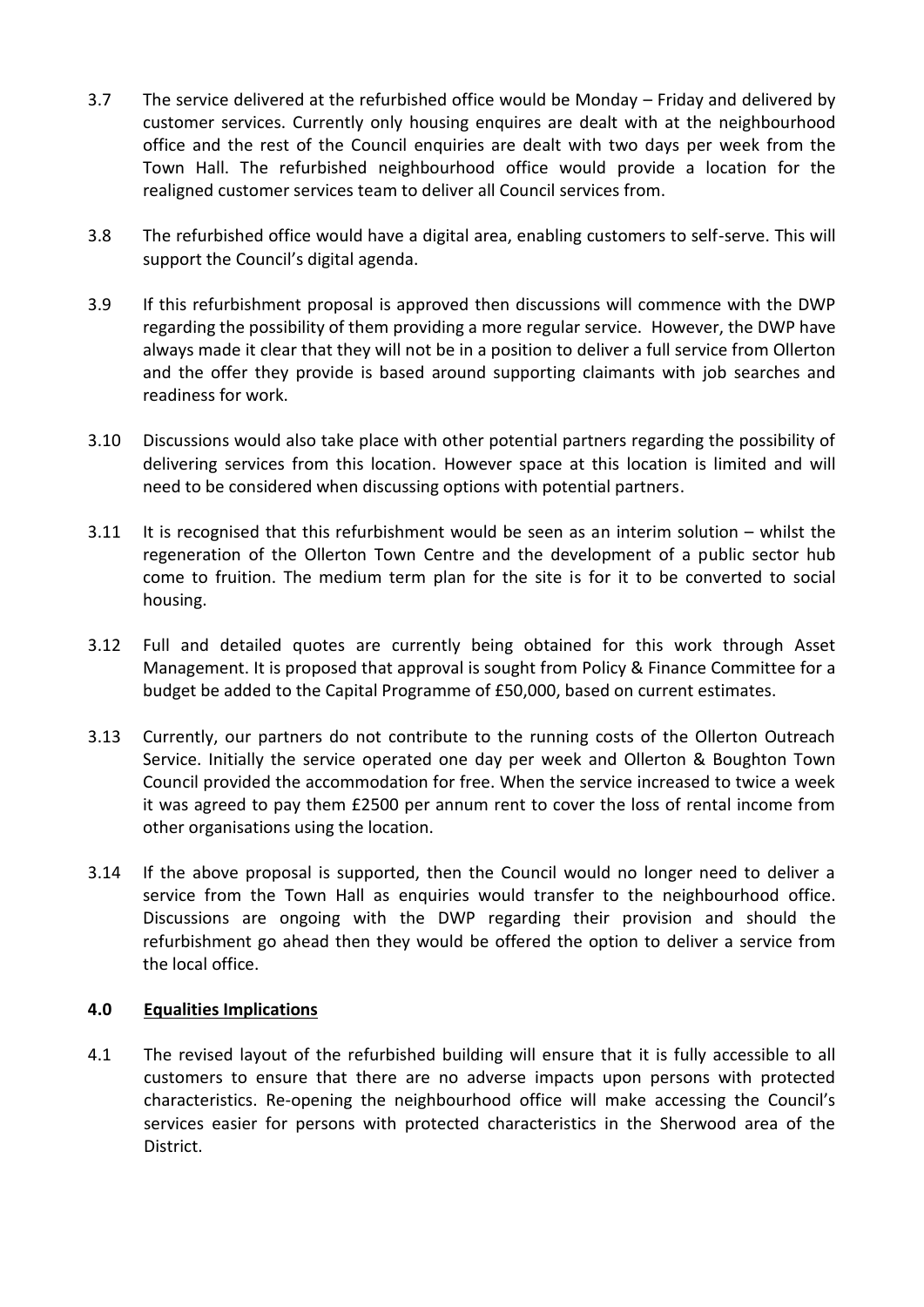# **5.0 Digital Implications**

- 5.1 The refurbished offices will have a digital area where customers can use the self-serve computers to access Council and partner services. This service was previously provided at the Ollerton Town Hall and was very popular.
- 5.2 The office will be supported officers working agilely by having Wi-Fi throughout the building.

# **6.0 Financial Implications (FIN20-21/6556)**

- 6.1 Ollerton Local Office currently sits within the HRA, therefore costs associated with any refurbishment will fall within the HRA. The current costs for rates and utilities for a 12 month period are circa £3,500 and these costs are already included in the HRA revenue budget.
- 6.2 A proportionate recharge will need to be agreed from the HRA to the general fund for the temporary use of the building for non-housing customers compared to housing customers.
- 6.3 Asset Management have estimated that the maximum cost of the refurbishment, including provision of ICT, will be £50,000. This cost will need to be added to the Capital Programme.
- 6.4 The HRA business plan has capacity for this expenditure and financing will be updated accordingly based on resources available.

### **7.0 Community Plan – Alignment to Objectives**

7.1 This refurbishment and offer provided to our customers will support the delivery of economic growth in the Sherwood area.

### **8.0 Homes & Communities Committee**

8.1 This report is being considered by the Homes & Communities Committee at their meeting to be held on 23 November 2020 and is subject to their approval and recommendation which will be reported at the meeting.

### **9.0 Comments of Directors**

9.1 This investment in Ollerton will bridge provision of a local outreach whilst the Council progresses its longer term plans for the area. All residents will receive a good quality, one stop service for all their council services and well as a much needed self-service provision.

### **8.0 RECOMMENDATION**

**That the proposal to refurbish and re-purpose the local housing office in Ollerton as detailed in the report be approved and the project be added to the HRA Capital Programme for 2020/21.**